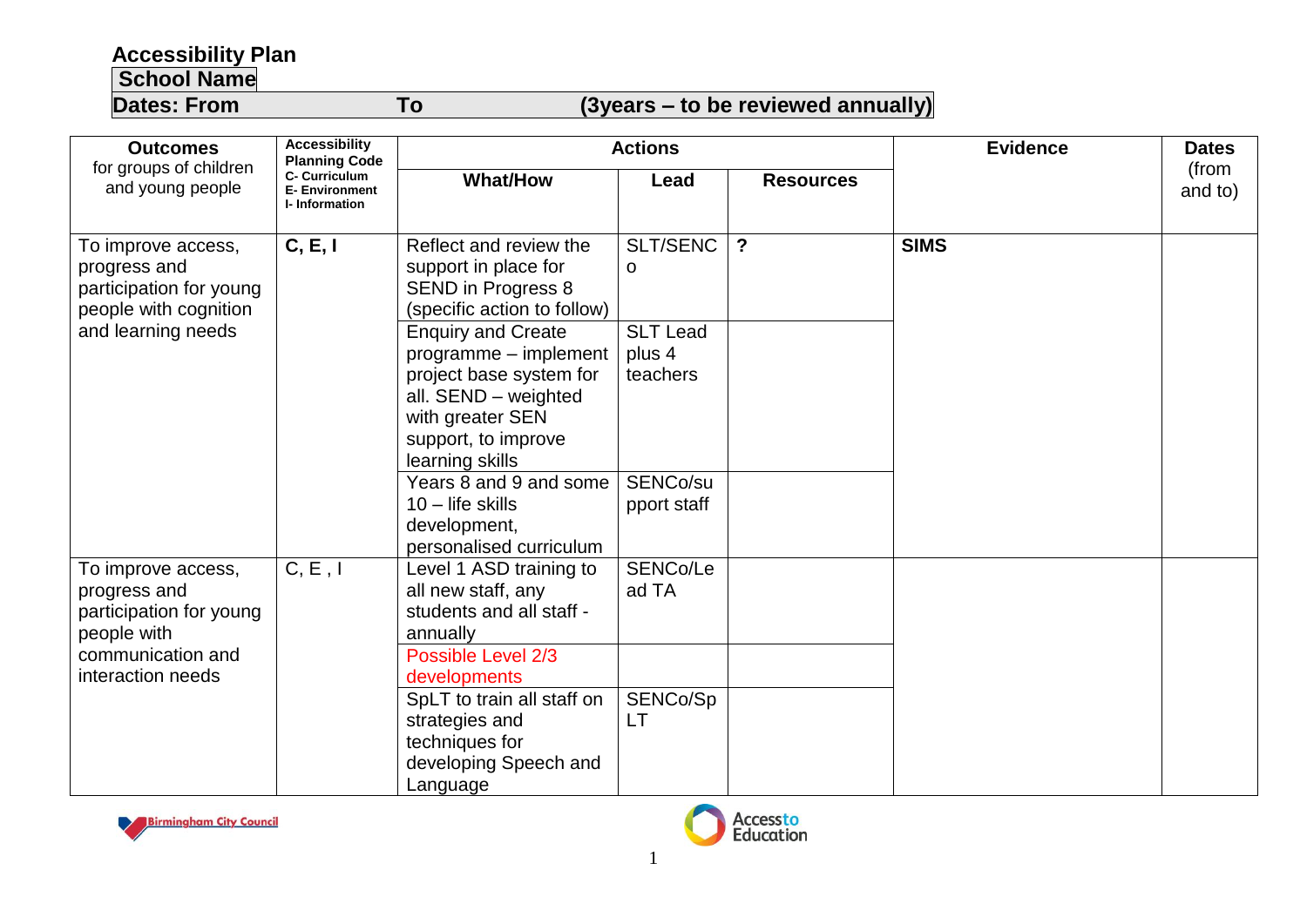| To improve access,<br>progress and<br>participation for young<br>people with sensory<br>and physical needs                   | E | To audit the internal and<br>external steps and kerbs<br>- repaint with yellow<br>where appropriate<br>See environmental<br>checklist for more<br>actions<br>Improved signage round<br>building<br>To review the needs of<br>pupils coming with HI<br>and $VI - any staff$<br>implications for C,E I? |  |  |
|------------------------------------------------------------------------------------------------------------------------------|---|-------------------------------------------------------------------------------------------------------------------------------------------------------------------------------------------------------------------------------------------------------------------------------------------------------|--|--|
| To improve access,<br>progress and<br>participation for young<br>people with social,<br>emotional and mental<br>health needs |   | Develop a system of<br>support for targeted<br>pupils using Learning<br>Mentors - staff to have<br>oversight for specific<br>pupils.                                                                                                                                                                  |  |  |
|                                                                                                                              |   | Discuss with SLT - how<br>are we improving<br>access to C,E,I for this<br>group. E.g staff<br>awareness,                                                                                                                                                                                              |  |  |
|                                                                                                                              |   | Follow up from Rainbow<br>training for staff $-$<br>identify pupils needing<br>support through<br>bereavement, divorce,<br>separation.                                                                                                                                                                |  |  |